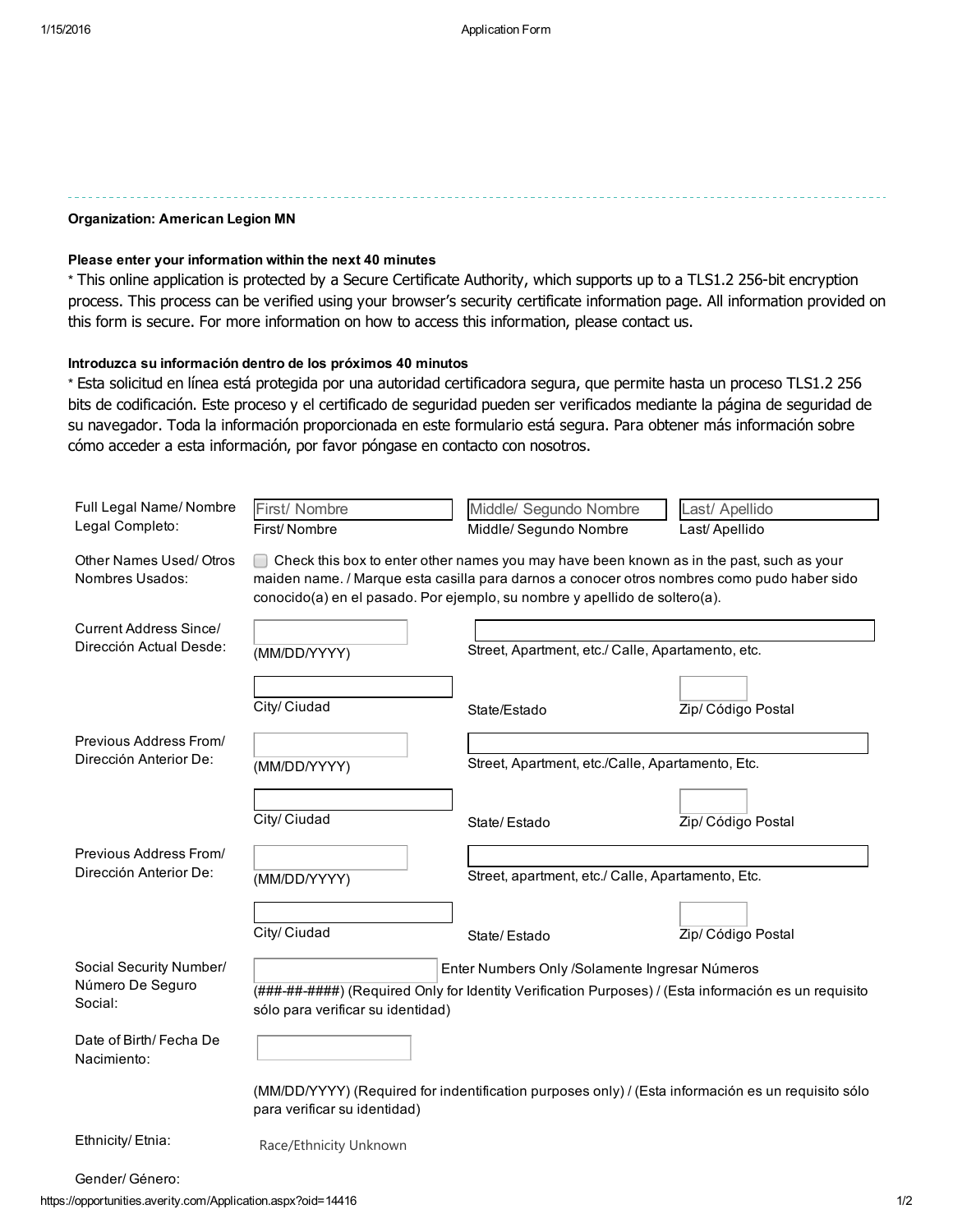1/15/2016 Application Form

|                                                 | Female<br>Male |               |
|-------------------------------------------------|----------------|---------------|
| Phone Number/Número<br>De Teléfono:             |                | (###)###-#### |
| Email/ Correo Electrónico:                      |                |               |
| Confirm Email/ Confirmar<br>Correo Electrónico: |                |               |
| Drivers License/Licencia<br>de Conducir:        | Number/Número  | State/Estado  |
|                                                 |                |               |

# Verity Version 8.3

--------------------------------------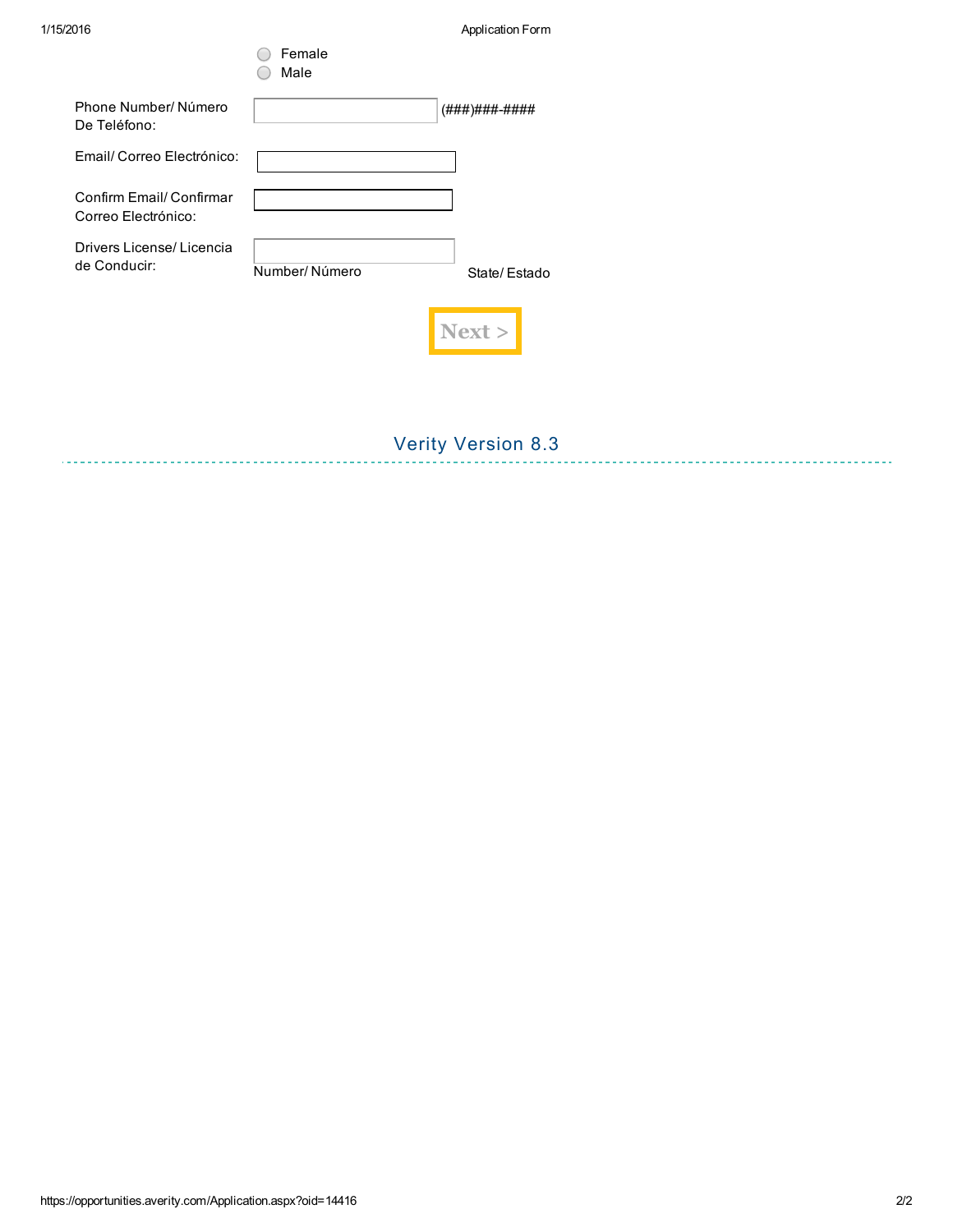# Application Questions

| Enter full name of your team, e.g., MyCity Post 000 Winners<br>1. Team Name                                                                                                                                              |  |
|--------------------------------------------------------------------------------------------------------------------------------------------------------------------------------------------------------------------------|--|
|                                                                                                                                                                                                                          |  |
| 2. District                                                                                                                                                                                                              |  |
| Select your home District # from the drop-down list, e.g., 1 through 10<br>▼                                                                                                                                             |  |
| 3. Legion Program<br>Select either Senior of Junior from the drop-down list<br>Junior                                                                                                                                    |  |
| 4. Division<br>If your team is a Senior team, select either Division I or Division II from the<br>drop-down list. If your team is a Junior team, ignore this item.                                                       |  |
| 5. Your Position                                                                                                                                                                                                         |  |
| Select your position from the drop-down list. Business / Budget<br>Managers, Legion Post / Sponsor Liaisons, Scorekeepers,<br>Team Manager<br>Administrators, Drivers, Chaperones, etc., should select "Other volunteer" |  |
| <b>Volunteer Questions</b>                                                                                                                                                                                               |  |
| List any organizations where you have volunteered your time and talents within the past 5 years, so we<br>may contact them for a reference check.<br>List in format of "Person's name, Organization" (Listing Legion     |  |
| Baseball associates is permitted.)<br>1. Organization Name                                                                                                                                                               |  |
|                                                                                                                                                                                                                          |  |
| 2. Phone Number                                                                                                                                                                                                          |  |
|                                                                                                                                                                                                                          |  |
| 3. Email Address                                                                                                                                                                                                         |  |
|                                                                                                                                                                                                                          |  |
| 1. Organization Name                                                                                                                                                                                                     |  |
|                                                                                                                                                                                                                          |  |
| 2. Phone Number                                                                                                                                                                                                          |  |
| 3. Email Address                                                                                                                                                                                                         |  |
|                                                                                                                                                                                                                          |  |
| 1. Organization Name                                                                                                                                                                                                     |  |
|                                                                                                                                                                                                                          |  |
| 2. Phone Number                                                                                                                                                                                                          |  |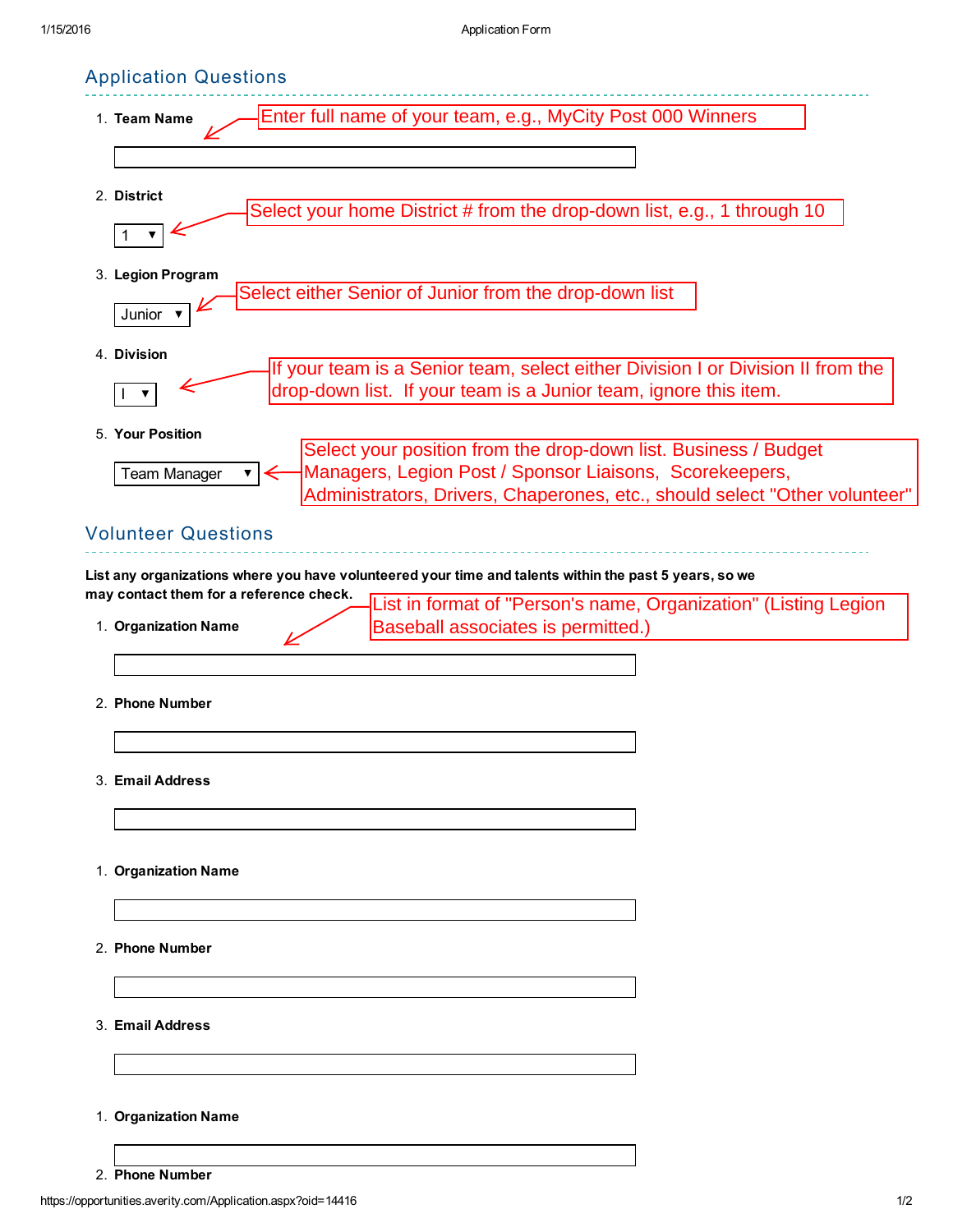3. Email Address

### DMV Questions

- 1. List all traffic/violations/automobile accidents (no matter of fault) within the past 3 years?
- 2. Have you been convicted of driving under the Influence of drugs or alcohol anytime within the past 7 years?

 $\bigcirc$  Yes  $\bigcirc$  No

- 3. If yes, when and where?
- 4. Have you ever been charged with, indicted for, or pled guilty to a crime, including traffic violations?

Verity Version 8.3

 $\bigcirc$  Yes  $\bigcirc$  No

5. Explain?

| < Previous Next > |  |
|-------------------|--|